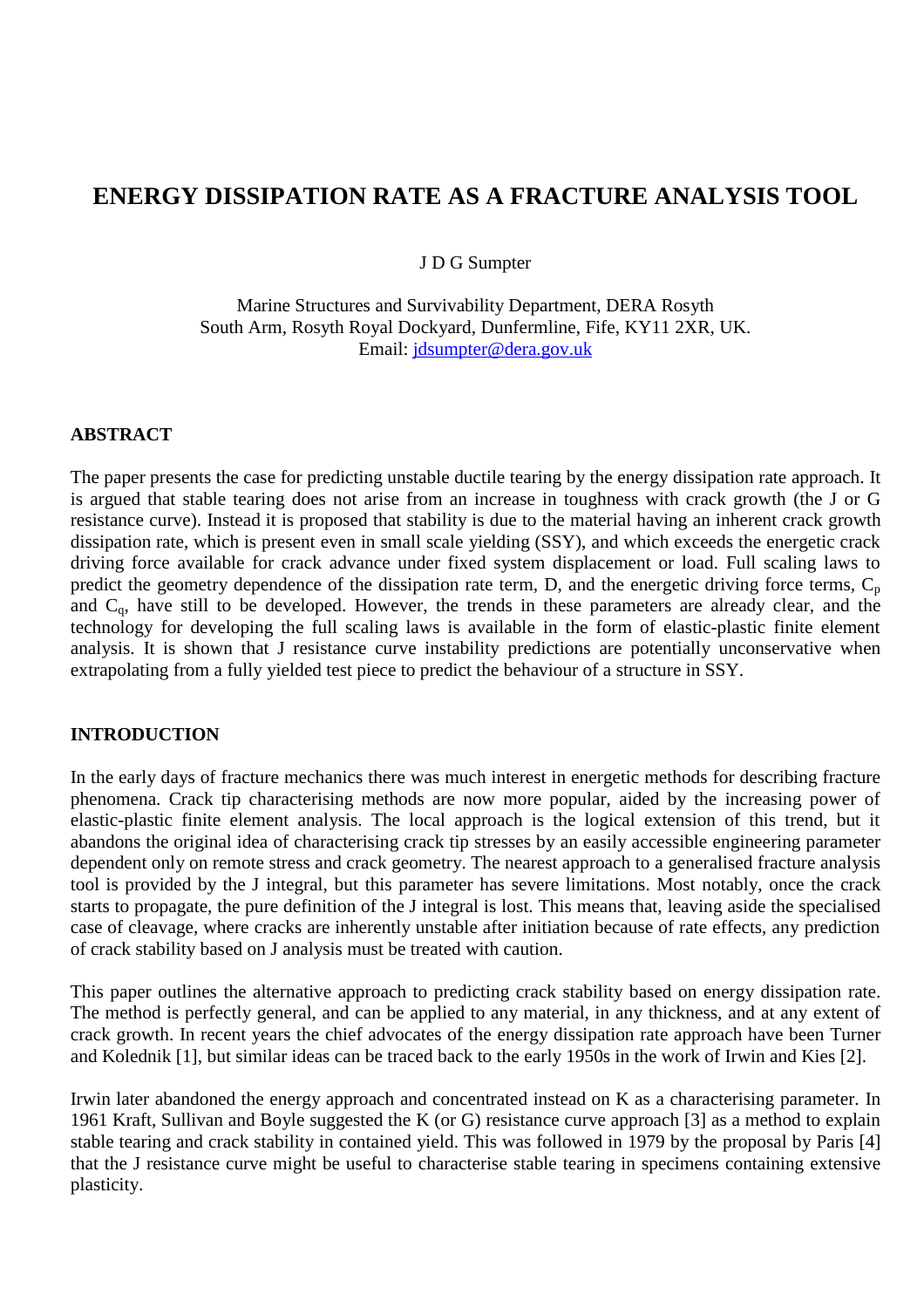Both the G and J resistance curves approaches depend on the idea that cracks are stable because toughness increases with crack growth. Shear lip development is often cited, but in  $G_R$  curves for large thin panels, 'toughness' continues to increase well after fully slant fracture is established. Also increasing  $J_R$  curves can be seen in thick side-grooved specimens, where the fracture is completely flat.

On a microstructural scale it is known that material failure is governed by critical strain as a function of stress state. Many computational crack growth studies have been made which incorporate local failure criteria, such as the Gurson model [5]. These studies predict increasing 'toughness' with crack growth (in terms of J), even though the local failure criterion is invariant with crack growth. It thus appears that the idea of a tearing resistance curve (increasing toughness with crack growth) is inconsistent with physical reality.

A major advantage of the energy dissipation rate approach is that it explains stable tearing without the need to postulate an increase in toughness with crack growth.

## **CRACK STABILITY WITHOUT A CRACK GROWTH RESISTANCE CURVE – THE ENERGY DISSIPATION RATE APPROACH**

In G and J theory the same symbol is used to mean both the toughness and the driving force causing crack instability. To avoid the confusion that this can cause, dissipation rate theory uses two separate symbols [1]:

- 1. a toughness (or material energy dissipation rate) term, designated D;
- 2. an energetic driving force term, designated C.

D represents the rate at which energy,  $U_{\text{diss}}$ , is dissipated to all sources as a function of crack propagation area (Figure 1).



**Figure 1:** Experimental determination of D

Many authors have attempted to separate a local, material property term, usually designated as R or  $\Gamma$ , from the remote geometry dependent plasticity term. An example of this is provided by the 'essential work of fracture' approach of Cotterell and Reddell [6], which has gained popularity in recent years for characterising the tearing resistance of polymers [7], and sheet metals [8]. Atkins has also used this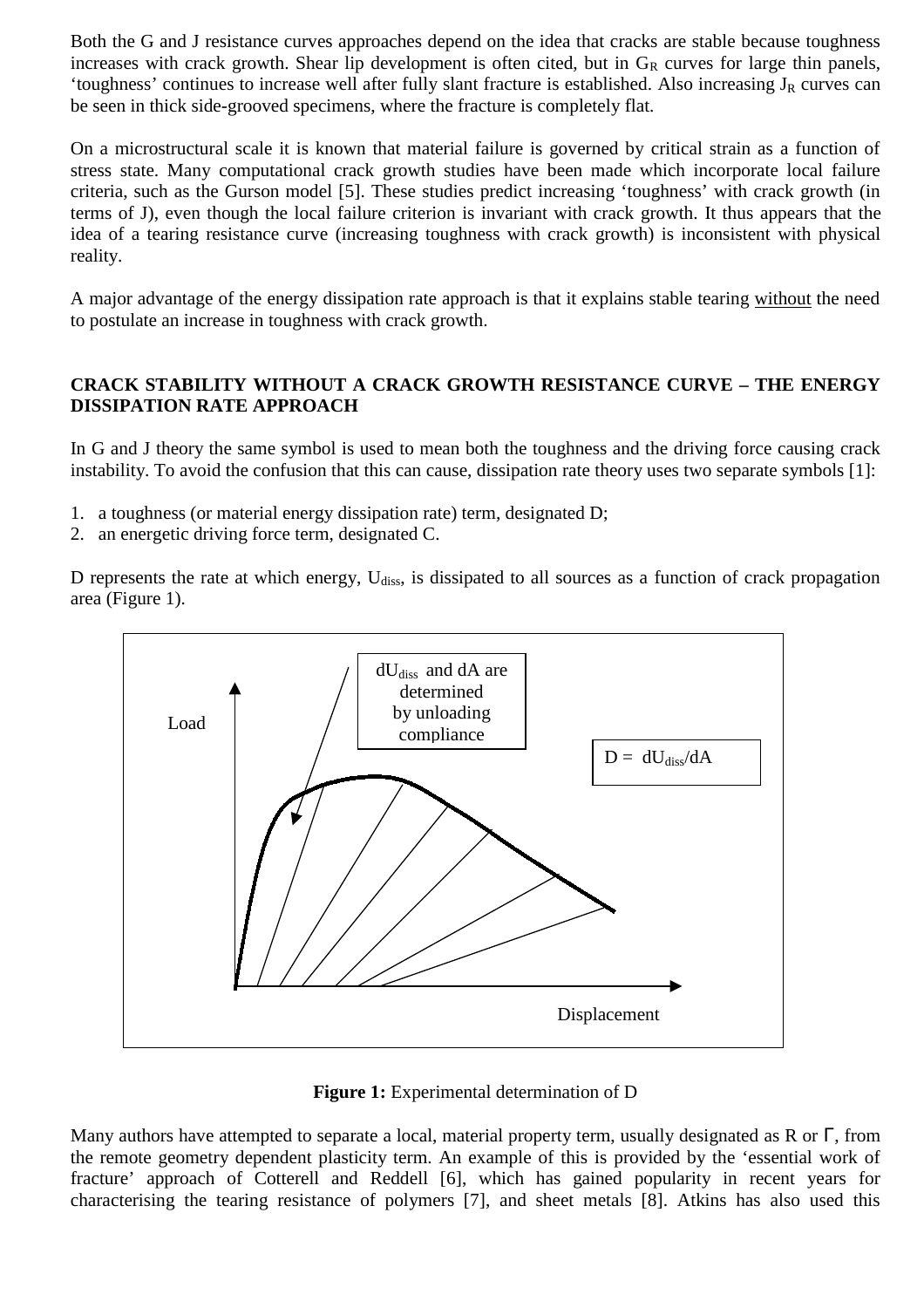assumption in deriving scaling laws for elastic-plastic fracture [9]. The present author does not advocate this approach. The term D as used here contains all energy dissipation rate terms, local and remote from the crack tip. It is acknowledged that D defined in this way will be highly geometry dependent. In order to use D for crack stability predictions it has to be estimated for the particular geometry under consideration using scaling laws. The exact form of these scaling laws is not yet confirmed, but some known and suspected trends will be discussed later.

The definition of a stable crack is one that increases in length only when the remote load or boundary displacement is increased. Conversely, a crack is unstable if it increases in length even when the boundary displacement and load on the structure are held constant.

 From the definitions it can be seen that the energy input from the system under fixed load and displacement are vital quantities in discussing crack stability. To clarify this in further discussion three terms are defined to describe the crack driving force term:

- 1. the generalised energy input term under increasing load or increasing displacement, designated C;
- 2. the energy input under fixed load (relevant to crack stability in a structure) designated  $C_p$ ;
- 3. the energy input under fixed displacement (relevant to crack stability in a laboratory test piece) designated  $C_q$ .

Consider stable growth under load control, and assume for the moment that D is invariant with crack growth. The energy input, C, must match D by conservation of energy. But if the crack is also to be stable,  $C_p$  must be less than D. In small scale yielding (SSY) it is generally assumed that the linear elastic fracture mechanics (LEFM) term G gives the correct energy input term irrespective of load path. If this is true,  $C =$  $C_p = C_q$ , and stable growth is impossible unless D increases with crack growth. This is the thinking that gave rise to the concept of the  $G_R$  resistance curve.

The first step in seeing the error in this viewpoint is to accept that very few metals fail without some crack tip plasticity. For instance, a critical crack tip failure strain for steel might be 30%. This is not achieved without the generation of a significant crack tip plastic zone. The plastic zone size can be small compared to structural dimensions (hence SSY), but its absolute size must be large to achieve 30% strain at the crack tip. The energy dissipation rate involved in recreating this plastic zone ahead of the advancing crack tip is not given by G. The elastic-plastic energy rate, C, that can be input during a crack growth increment depends on the compliance change, which in turn depends on the change in plastic zone size. If the load increases during the crack growth increment, there is a much larger increase in plastic zone size, and hence a larger compliance change, than if the load had stayed constant. It thus follows that in an elastic-plastic material, even one in SSY,  $C > C_p > C_q$ .

If this is accepted it is immediately apparent why cracks can be stable even when D does not increase with crack length. Consider a cracked structure under load control in SSY. The crack initiates when the critical crack tip strain is reached. In a tough material, this occurs when  $C_p$  (which to a first approximation is given by G in SSY) is well below D; so, the crack is stable. Crack growth can nevertheless be achieved under increasing load because this elevates C to match D. The growth will be stable until a load is reached where  $C_p$  matches D. At this stage the crack will go unstable as long as  $C_p$  continues to match or exceed D as the crack extends. An application of this approach to large aluminium panels is given in [10].

## **CHARACTERISTICS OF D**

Energy dissipation rate can easily be measured by an unloading compliance, or multiple specimen method, of the type standardised for J resistance curve testing (Figure 1). Instead of plotting J against crack growth, dissipated energy, U<sub>diss</sub>, is plotted against crack extension area. The energy dissipation rate, D, is the slope of this line.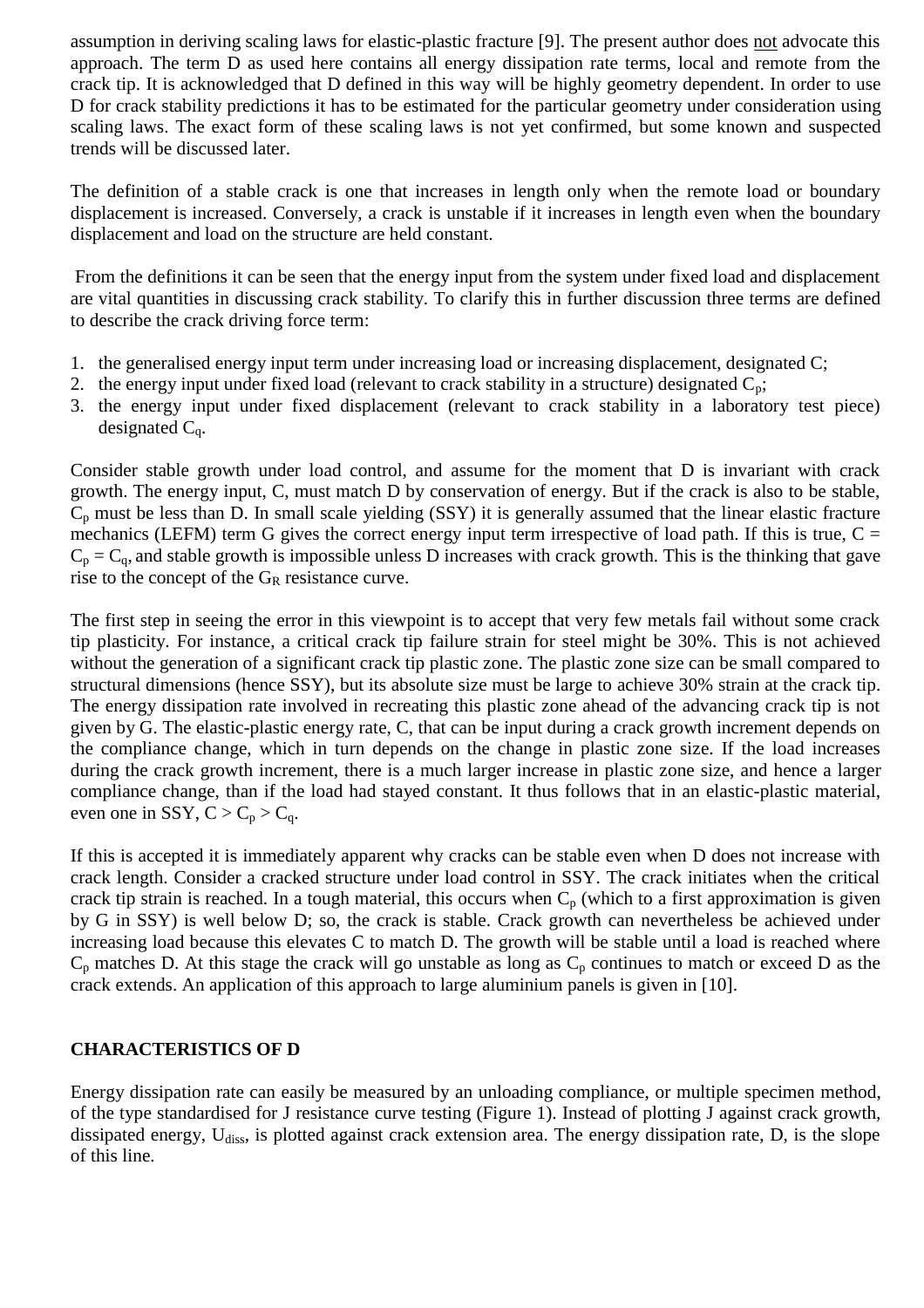There is no validity limit on D in terms of crack extension; but in a specimen with a fully yielded ligament, D will decrease as the crack extends. The reason for this is that the load is decreasing as the crack grows. Some normalisation can be achieved by dividing D by the current ligament length. Limited data presented in [11] shows that a normalised quantity  $D^*$ , given by D/b, where b is the current ligament length, is reasonably constant for crack growth across the first 50% of the ligament. Normalisation schemes for D in terms of specimen limit load are further discussed by Brocks and co-workers in [12,13].

Another feature of D is that it tends to start at a very high value for zero crack growth and subsequently decline [12,13]. There are several ways of understanding why this trend should occur. One explanation is that the crack is escaping from the initially heavily blunted crack tip region to assume its steady state form. Another way is to reason that, during the initial blunting phase of crack deformation, there is a lot of energy dissipated for a vanishingly small amount of crack growth. By this reasoning it makes sense that D should start at infinity for zero crack growth. A final link which can be made is with the shape of the  $J_R$  curve. This starts off steep, and then flattens with further growth. Because of their relative definitions D and  $dJ_R/da$  are linked approximately by the expression:

$$
D = \frac{b}{\eta} \frac{dJ_R}{da} \tag{1}
$$

where b is the current ligament length and  $\eta$  is the normal constant used for J determination. Hence, if the slope of the J resistance curve starts off high, D will also be high. Brocks and Siegmund [14] show an example of a dissipation rate curve for aluminium where D initially increases with crack growth. This trend is unusual, but is occasionally seen in materials which have a dramatic change from flat to shear fracture as the crack grows.

A key question is: 'What happens to energy dissipation rate in SSY?'. Evidence on this is incomplete, but it should first be re-emphasised that, unless the material is intrinsically brittle, i.e. it has a failure strain which is close to the elastic yield strain, D does not reduce to  $G_i$  in SSY. Consider the trend of plasticity with increasing specimen size as the initial ligament length is increased. In a tough material there will be a range of ligament sizes over which the ligament will continue to be fully yielded. This will cause D to increase with specimen size. Eventually a specimen size will be reached where the crack begins to propagate before the ligament is fully yielded. Then, if the size increases still further, the crack will begin to propagate at lower and lower global stress levels. Eventually the crack will initiate and propagate with a plastic zone size equal to the Irwin SSY plastic zone size,  $R_{\text{pi}}$ .

After that point the plastic zone cannot get any smaller. An intuitive argument based on dimensional analysis is to say that the dissipation rate in small scale yielding can then be obtained in the following way:

- 1. determine the dissipation rate for the material in a small fully yielded bend specimen;
- 2. obtain the normalised dissipation rate,  $D^*$ , as  $D/b$  where b is the current ligament length;
- 3. estimate the energy dissipation rate,  $D_{ssy}$ , for the structure in SSY as:

$$
D_{\rm ssy} = D^* R_{\rm pi} \tag{2}
$$

By inserting the expression for the Irwin plastic zone size at crack initiation, and rearranging:

$$
\frac{D_{\text{ssy}}}{J_i} = \frac{D^* E}{n \pi \sigma_y^2}
$$
 (3)

Where:  $J_i$  is the J integral at crack initiation (=  $G_i$  in SSY); E is Young's Modulus; and n is the constant in the Irwin plastic zone expression  $(= 1 \text{ in plane stress, } = 3 \text{ in plane strain})$ . This expression was given the name Crack Stability Index (CSI) in [11]. It is a material specific margin of safety against unstable tearing. For a very brittle material, with a crack tip strain to failure near the yield strain, the CSI will be 1 (Griffith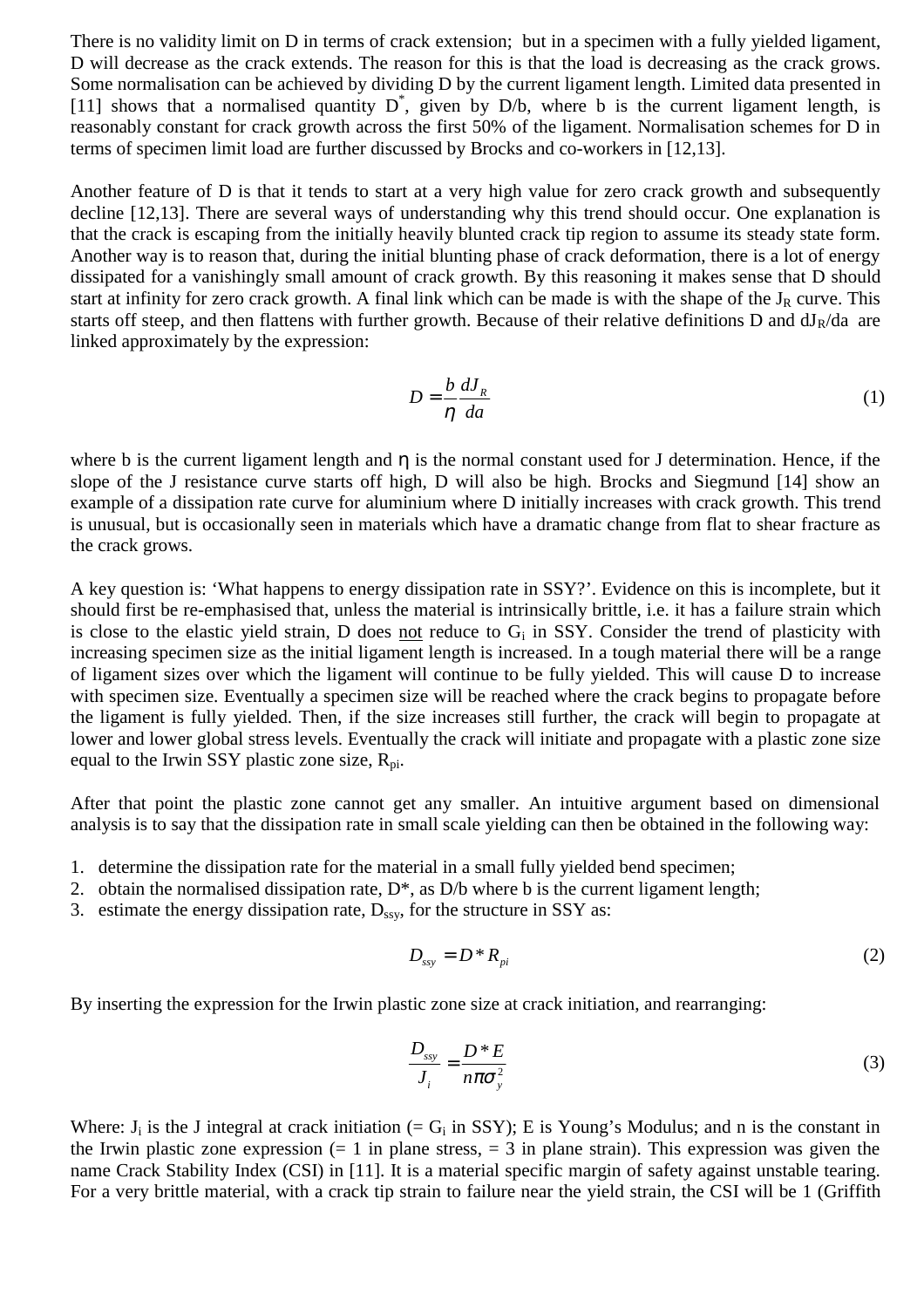material). However, for more typical structural materials, the CSI is likely to be in the region of 5 to 20, i.e. there is a large margin of safety against unstable tearing even in SSY.

The CSI as defined by (3) is identical to the ratio  $\Gamma^{ss}/\Gamma_o$  used by Tvergaard and Hutchinson (T&H) [15]. However, T&H incorrectly associate Γ with G at all stages of crack growth, and hence end up with curves which look like conventional G or K resistance curves. In reality, there is only equality between D and Γ for steady state crack growth. At this point, the crack is extending under constant applied G, and there has to be equality between all the terms  $G_{ss}$ ,  $\Gamma^{ss}$ , and  $D_{ssv}$ . Up to this point crack growth has required increasing G, and, for reasons explained earlier, G underestimates D while the load is rising and the plastic zone size is increasing during the crack increment. It would be possible to determine D as a function of crack extension from computations of the type performed by T&H by considering changes in internal plastic energy, but results of this type have yet to appear in the published literature.

Boothman and Luxmoore performed some computations of  $D_{ssy}$  for a very large structure. These data are unpublished, but are contained in a University of Swansea report [16]. The results seem to support the estimation procedure for  $D_{ssy}$  in Equation (2). Moreover, D was found substantially independent of crack extension when crack initiation occurred in SSY. However, this is clearly an area where more computational evidence is required.

#### **CHARACTERISTICS OF C**

In order to apply energy dissipation rate theory in structures it will be necessary to develop full solutions for  $C_p$  as a function of applied stress. This might appear to be a daunting task, but it should be no more difficult than the generation of generalised J solutions. It can first be noted that  $C_p$  has the same limits as J as a function of applied stress over limit stress: for SSY both  $C_p$  and J tend to G; at plastic limit load both  $C_p$  and J tend to infinity.

This suggests that it will be possible to fit  $C_p$  analysis into a FAD (Fracture Analysis Diagram) framework using  $(G/C_p)^{0.5}$  instead of  $(G/J)^{0.5}$ . However, the exact shape of the failure envelope will be changed because, in between the limits of G and infinity,  $C_p$  is not equal to J. This is illustrated in Figure 2 based on deformation plasticity definitions of J and  $C_p$ .



**Figure 2:** Definitions of J and  $C_p$  in SSY and after net section yield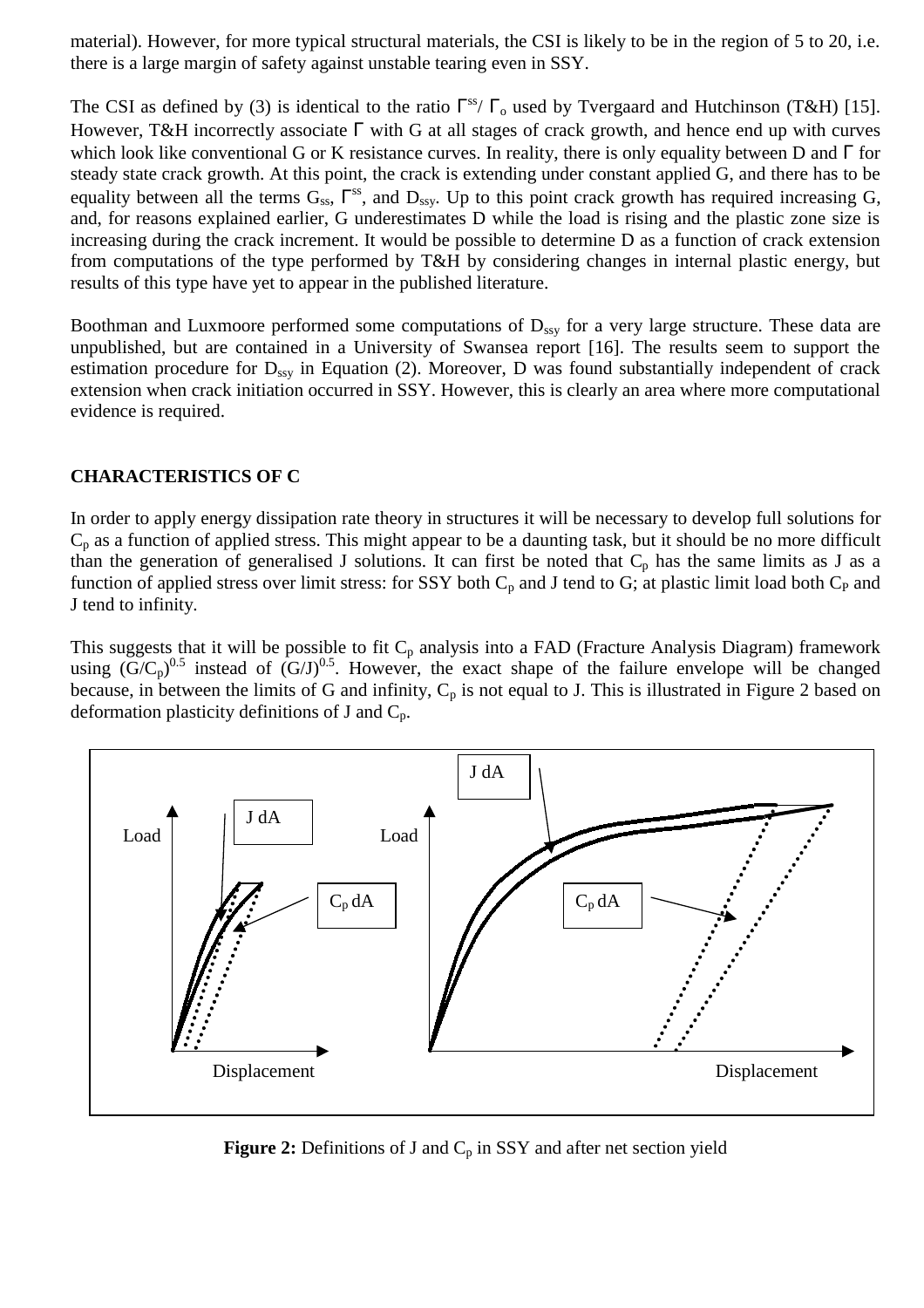In practice,  $C_p$  should be calculated for a real elastic-plastic material following the laws of incremental plasticity. However, computations in deformation plasticity are easier, and might be used to set an estimation scheme. Computations to determine  $C_p$  for both deformation and incremental plasticity are currently underway at the University of Illinois [17]. It is expected that work of this type will lead to easily usable estimates of  $C_p$  and  $C_q$  for structural analysis.

## **IMPLICATIONS FOR CRACK STABILITY**

A typical value of  $D_{ssy}$  for a tough structural steel might be 5000 kJ/m<sup>2</sup>. This is calculated from the procedures described above, and assumes plane stress, for a long through thickness crack. This immediately explains why unstable tearing is never encountered in structural steels under normal applied elastic stresses. A typical applied G for the size of crack which might appear in a structure would be about 250 kJ/m<sup>2</sup>. A prediction of crack stability also results from application of J resistance curve theory to the same problem. Equivalent figures for the Paris tearing modulus, T [4], might be  $T_{\text{mat}} = 150$ , compared to a  $T_{\text{applied}} = 5$ .

Both the J and energy dissipation rate approaches predict crack stability by a wide margin for this case, but there is a very important general difference between the two methods which can be seen by comparing the toughness and driving force terms.

| TABLE 1                                                                       |  |
|-------------------------------------------------------------------------------|--|
| COMPARISON OF ENERGY DISSIPATION RATE AND J BASED INSTABILITY PRDICTION TERMS |  |

|                                          | Toughness term                   | Driving force term                                    |
|------------------------------------------|----------------------------------|-------------------------------------------------------|
| J based prediction                       | $dJ_R/da$<br>or $T_{\text{mat}}$ | $dJ/da$ ( $dG/da$ for SSY)<br>or $T_{\text{applied}}$ |
| Energy dissipation rate based prediction | $D(D_{ssy}$ for SSY)             | $C_p$ (approx G for SSY)                              |

From Table 1 it can be seen that the toughness terms are rather similar in form. They are linked explicitly through Equation (1), and are both dependent on the rate of plastic energy dissipation in a fully yielded specimen. However, the SSY yielding driving force terms are fundamentally different. The J based approach uses dG/da whilst the energy dissipation rate approach uses G.

This has two important consequences. Firstly, dG/da has a very low absolute value. It is difficult to get  $T_{\text{applied}}$  values in excess of 10, whilst on the other side of the equation, it is rare to find metals with  $T_{\text{mat}}$  less than 10. Consequently, it is very unlikely that crack instability would ever be predicted by J instability theory in SSY. Secondly, dG/da is independent of crack length unless there is a change in the geometric factor Y factor with crack length. Thus, considering a through crack in a large structure (for instance, a through crack in the deck of a ship) crack instability is not predicted to become any more likely with increase in crack length at a given stress level. This seems intuitively incorrect. By contrast, energy dissipation rate theory says that there is always a critical crack length for instability. For instance, assuming a  $D_{ssy}$  of 5000 kJ/m<sup>2</sup>, the example given at the beginning of this section, the predicted critical crack length by energy dissipation rate theory is 16 metres at an applied stress of 200 MPa.

Although the prediction of critical crack lengths for steel this tough is likely to be of academic interest only, it is possible to envisage scenarios where the difference between the two theories will become of practical significance. It is not unknown for the upper shelf tearing resistance of irradiated steels to fall to a  $T_{\text{mat}}$  of around 30 or less. A steel of this toughness is still unlikely to be predicted to be unstable by J theory in SSY, because of the inherently low values of  $T_{\text{applied}}$ ; but, the equivalent value of  $D_{\text{ssy}}$  using Equations (1) to (3),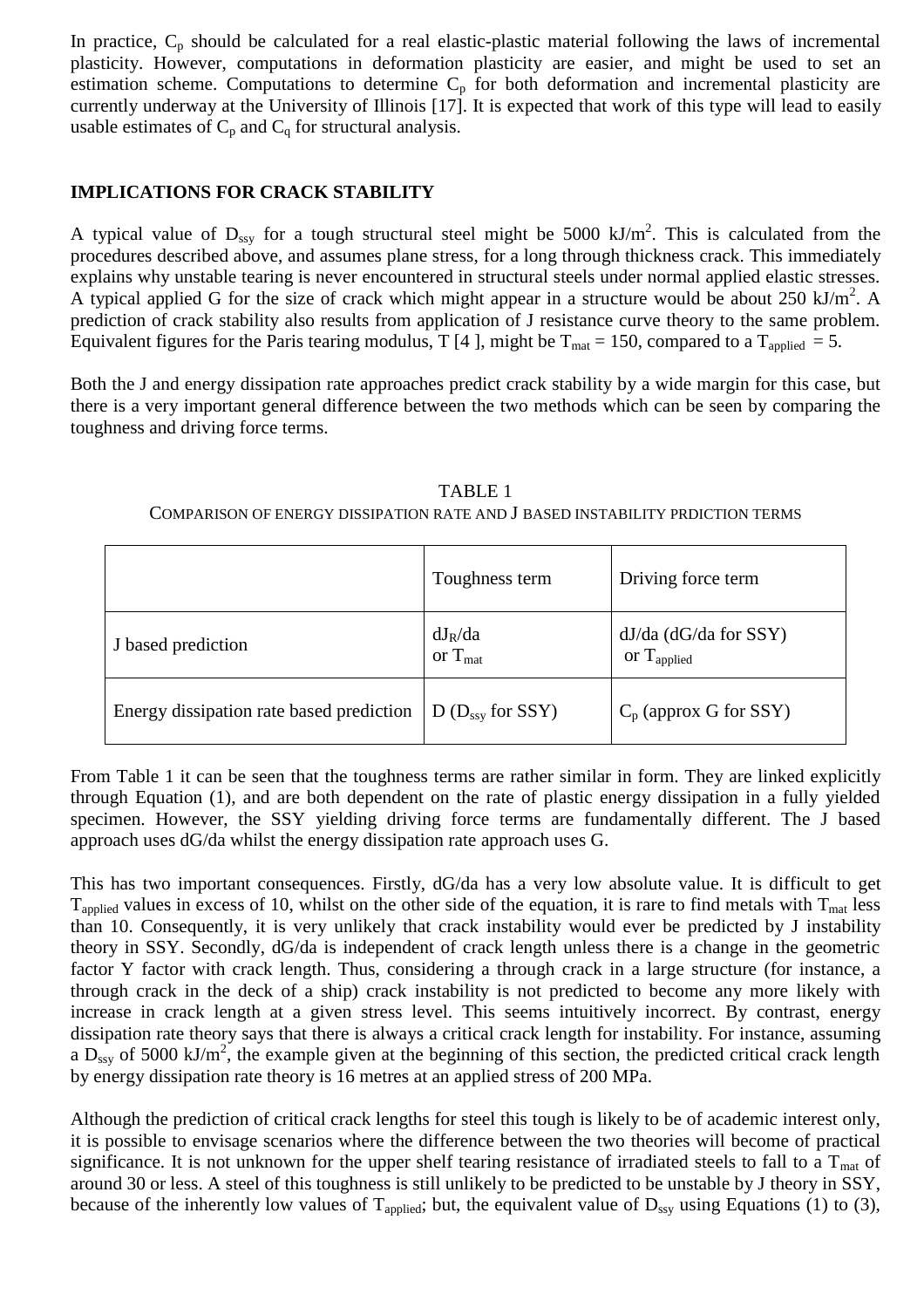and assuming a plane strain plastic zone size is only 70  $kJ/m<sup>2</sup>$ , making a SSY instability a distinct possibility.

It is not even necessary to invoke an alternative theory to show that a prediction of tearing instability based on dJ/da must be incorrect for SSY. Figure 3 shows in schematic form the shapes of J resistance curve which are obtained by computational analysis of a propagating crack, firstly in the case of a fully yielded test piece [18], and secondly in the case of a SSY boundary value (elastic G field imposed on a ring of elements around the moving crack tip) [15]. In the former case it is shown that J rises steadily with crack extension, the familiar  $J_R$  resistance curve. However, in the SSY case a plateau is reached where the crack is increasing in length even although the boundary G is held constant. There are two problems here for J theory: firstly, the J resistance curve is not supposed to depend on size scale, the deeply notched, fully yielded bend specimen is supposed to constitute a 'high constraint', lower bound for SSY; secondly, within the confines of the SSY calculation itself, how can the crack be unstable when the applied dG/da is zero?



**Figure 3:** Trends in J for SSY and for a fully yielded specimen

There is no problem in explaining both these cases by energy dissipation rate analysis. Small specimens are tested under displacement control; hence, a  $C_q$  analysis applies. The specimen will be stable as long as  $C_q$  is less than the current value of D. This is very likely to be the case with a small specimen and a reasonably tough material. While the specimen is stable, accumulated work, and hence J will continue to increase without limit. However, in the SSY boundary value computation, a steady state is reached where the applied G matches  $D_{ssy}$ . The crack is then effectively unstable as far as the structure is concerned (i.e. it will increase in length for any non-negative dG/da).

## **CONCLUSIONS**

Crack stability of ductile materials is best described by energy dissipation rate analysis. The toughness term D is not a material property, but may nevertheless be estimated for any geometry from its value in a small deeply notched test piece. The necessary estimation schemes are not yet in place, but their general form can be anticipated. The quantity  $D_{ssv}$  is of particular interest, since it is the lower limit of D for crack initiation in SSY (small scale yielding). This term is the same as the quantity  $\Gamma_{ss}$ , which appears in the work of Tvergaard and Hutchinson [15]. Cracks are initially stable, even in SSY, because D exceeds the energetic driving force term  $C_p$  from the outset of crack growth. By this analysis, it is not necessary to invoke an increase in toughness with crack growth to explain crack stability. The toughness term D can be constant, or